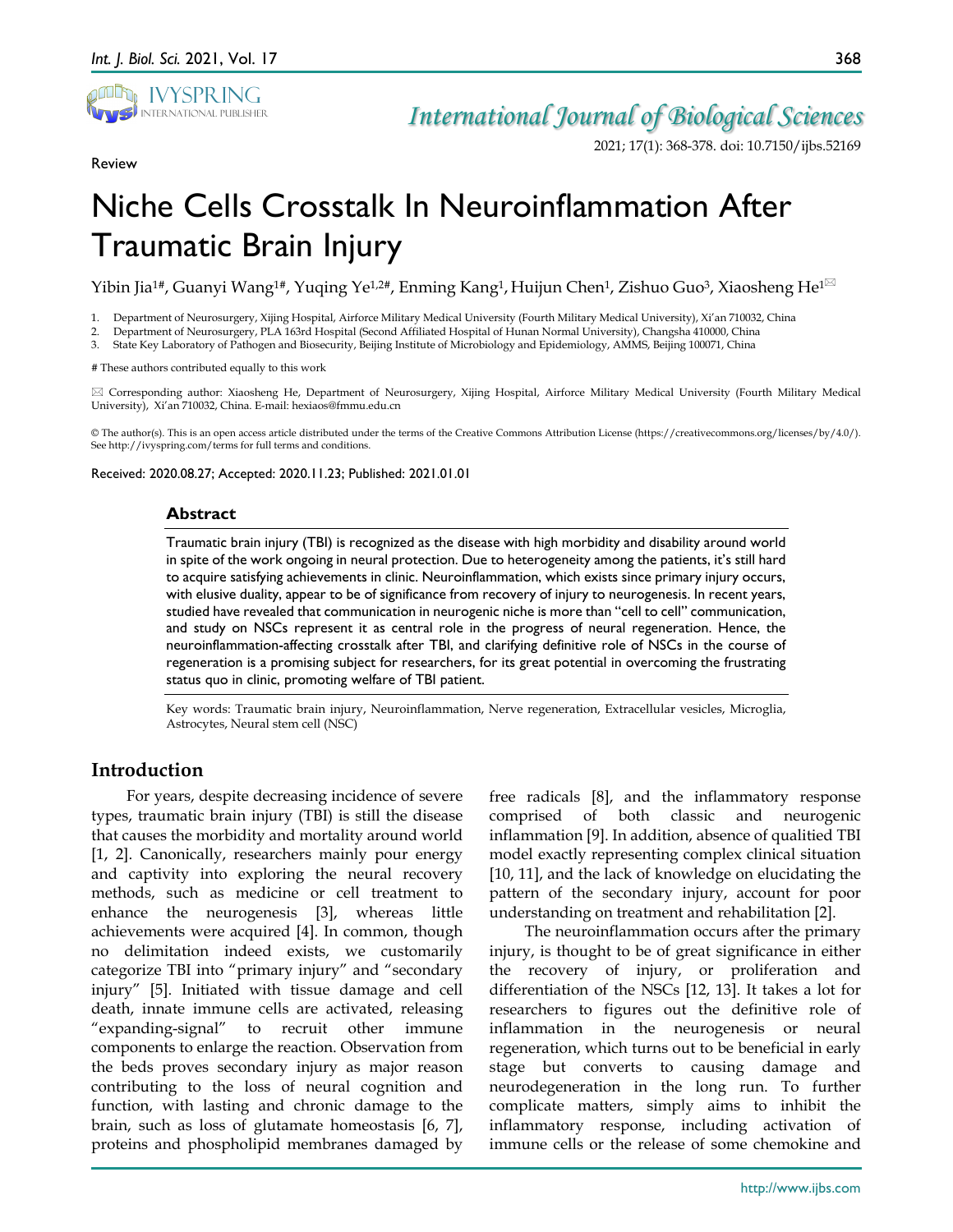cytokine, didn't work well in the outcome of the TBI patient [14]. Understanding the hiding mechanism of the neuroinflammation, which has been proved to have a double-edged function, and then wielding its helpful role in promoting the neurogenesis, is a promising approach to tackle with this clinical dilemma.

"Niche" was first proposed as the microenvironment sustaining the properties of proliferation and differentiation [15]. In TBI, the conception is thought as the region echo to the injury, and then gradually regulate this progress and promote recovery (through extracellular vesicles, microRNAs, et). SVZ (subventricular zone) and SGZ (subgranular zone) show as the most potential place to support the regeneration [16, 17]. The aim of treatment on injury comes to recovery of both function and structure, referred as neural regeneration in brain. The component in the neurogenic niche constitute of different cells (neuron, glial cells) and structures, ranging from simple to delicate. Each member has unique but cooperative function to maintain the hemostasis or be activated to make a response to the irritation [18-21]. NSCs and its progenitor cell, the cluster have the ability to promote regeneration and repair the damage caused by TBI, is considered as the central players in communication and crosstalk in the regeneration progress [18, 22]. Providing an panorama of neurogenic niche activity, may shed a light on modulating neuroinflammation toward to a regeneration-beneficial way, ensued with enhancing neural function and cognition in patients with TBI.

A number of the progress and literature emerging these years, makes it necessary to further summary the inflammation on neurogenesis after the TBI. In this review, we propose a sketch of post-traumatic neuroinflammatory events, and a constellation of resident cells in the niche reacting to the inflammation, promoting recovery and neurogenesis. Following the communication and interaction between the niche cells, involving factors are mentioned. In the ensuing sections, we aim to investigate NSCs as the leading role in the modulation of neurogenesis in the inflammation after TBI.

## **Traumatic brain injury and the inflammatory response**

To struggle for clear understanding on TBI, even nowadays, there still remain controversaries that if any model could appropriately mimic the complex process in vivo [4, 23]. The primary injury of TBI is mainly the injuries about mechanical damage to the tissue, cell membrane and BBB [24]. As a heterogeneous entity, TBI comprise a series of

mechanical injury patterns such as extrinsic compression from mass lesion, concussion, diffuse axonal injury [25], following a range of pathological mechanisms by which neuronal injury can be aroused, such as ischemia, apoptosis [26], mitochondrial autophagy [27], cortical spreading depression [28], edema [29] and microvascular spasm. The neural inflammation is thought to company with these courses all along, and the long-lasting inflammatory response seems to link the TBI with other neurodegenerative disease (AD, PD, CTE) [30].

The inflammatory response in neural system is a sophisticated, complex composition of processes including the ignition of the sensor, signals transducing, activation of the immune cells and at last, continuous inflammation. As a paradigm [2], at the time of injury happens, the alert signals (ATP, HSP, HGMB1, bradykinin) was released into neural system, which are generally considered as PAMP or DAMP, binding to the receptors on the sensor cells [31-33]. Pattern recognition receptors (PRRs), like Toll-like receptors (TLR), receptors of advanced glycosylation end-products (RAGE) or purinergic receptors that are commonly expressed on the innate immune cells to trigger the downstream reactivity facilitated by the immune active molecules [34]. It is established that some receptors and signals are associated with the outcome of TBI patient, on the evidence that blockade or knockout those can effectively reduce cerebral edema, lesion volume and the release of inflammatory factors like IL-1β, IL-6 [35, 36].

Normally, the inflammation in the neural system can be classified into "classical inflammation", which immune response reacts just as other tissue injury (the secretion of the substance P) with plot similar with periphery, and "neural inflammation", (involving the cells and molecules exclusive in the brain) [14, 37]. The damaged tissue or innate immune cells are the first to react to the injury, then by secreting chemokines and cytokines, the system can in turn recruit the glia cells, T cells to aggravate at the injured site. Consequently, the inflammation is further expanded and augmented, and the resident cells, like microglia (MG) or astrocyte (AG), neuron would make a difference in inflammation and neurogenesis [20, 38], in cooperation with other immune cells from periphery.

The inflammation response doesn't play a clarified role in neurogenesis, for existing evidence are unable to come to a definite outcome [39]. Inhibition or blockade of the releasing of the cytokines like IL-6, IL-1α and TNFα, seems to have beneficial results in the inactivation of the immune cells and the enlargement of immune response, while has little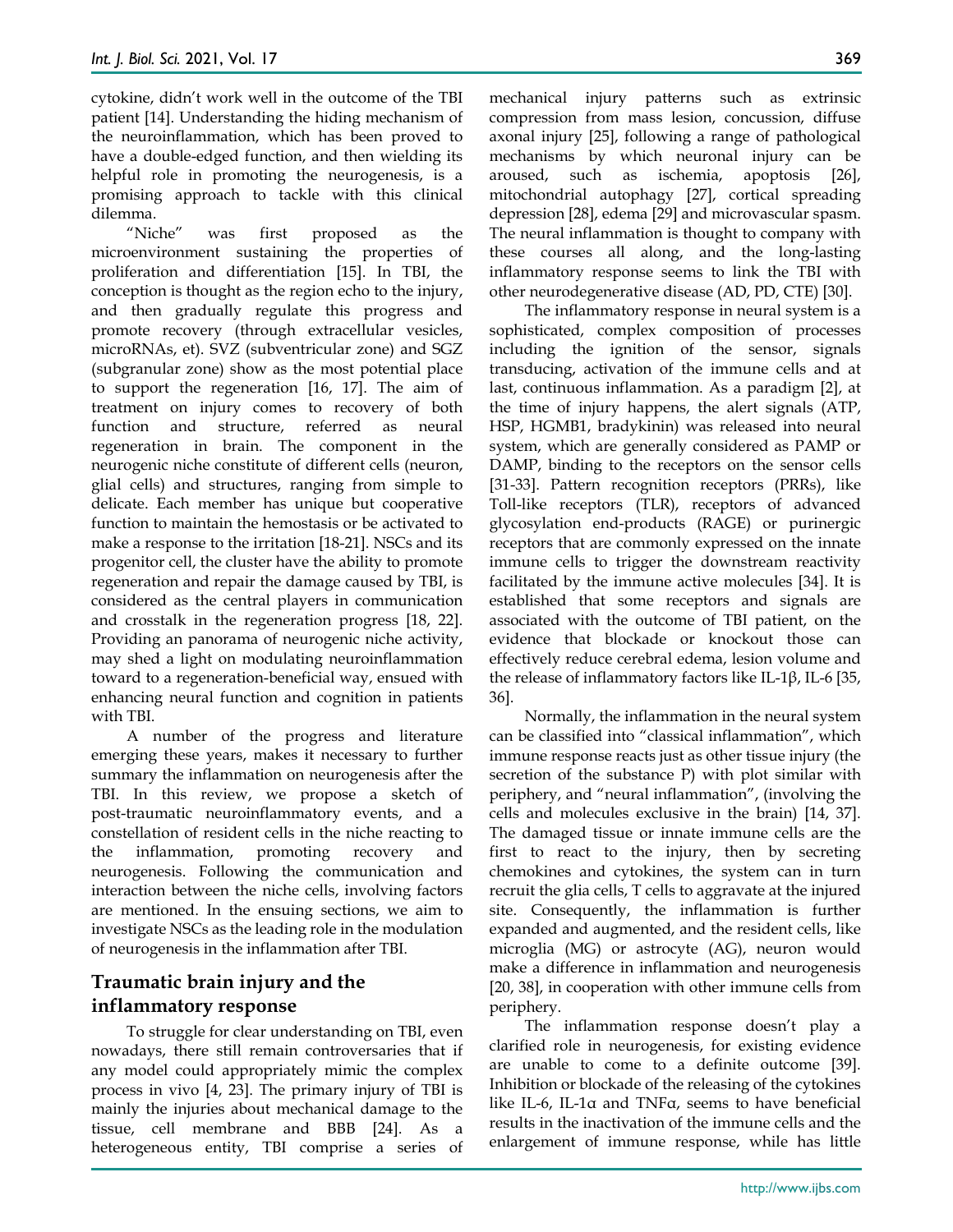improvement in clinic outcome [40]. Similarly, depleting the neutrophil in mice effectively attenuates the immune injuries like edema or tissue loss, accompanied by reducing MG activation, but with a poor function recovery [41]. And using minocycline was found able to reduces chronic MG activation, but with an increasing neurodegeneration and aggravated cognitive deficits [42, 43]. It seems that in starting episode, there exists a mixture component of "pro" or "anti" inflammatory, and more "pro" in long term [44]. Anyhow, more convincing evidence and finding are urged to illustrate this dualism in the inflammation.

## **Neurogenic niche cells in neuroinflammation**

## **Microglia**

As the "macrophages" of the central nervous system, MG accounts for about 5-15% of all brain cells [45]. Unlike macrophages in non-nerve tissues, MG originates from the yolk sac in the embryonic stage, expressing the transcription factor RUNX1, and the tyrosine kinase receptor c-kit, developing from the red-myeloid precursor cells through the transcription factor Pu. 1- and Irf8-dependent pathway [46]. MG is highly branched, sensitive to the changes in neural environment, constantly detecting changes or external stimuli in surrounding environment, responding quickly, receiving, transducing and integrating corresponding signals to produce a series of biochemical activities to maintain the steady state of the internal environment [47]. At the same time, with changes in various conditions (aging, injury, disease, etc.), MG will also show new phenotypic characteristics [48]. It's believed that activation of microglial receptor involves not only changes in morphology or movement, but also changes in neurotransmitter release, modulation of neuronal-glial synaptic transmission, and cytokines secretion, generation of ROS. Especially, these changes are further involved in the process of secondary injury. The different types and severity of TBI, through the activation of the pertinent receptors, will also make the activation of MG follow different patterns, thereby showing the pro-inflammatory or anti-inflammatory state at different moments [49].

Traditionally, at the time inflammation fires, MG in resting state will be induced by different environments or factors, and "proinflammatory" or "anti-inflammatory" effects will appear (For example, stimulated by LPS, IFN- $\gamma$ , the cell shows M1 type, and after IL-4 and IL-13 stimulation, it tends to represent as M2 type) [50]. Usually, M1 will participate in the secretion of pro-inflammatory factors (TNF-α, IL-6,

et), aggravating inflammatory response of the environment, while M2 type may secrete protective, anti-inflammatory factors such as IL-10 to regulate the inactivation of pro-inflammatory cell phenotype, thereby maintaining the homeostasis of the environment [49]. Nevertheless, "polarization" in MG is not an issue on absolute conversion of phenotypes, but a relative status that overlaps in time and space. In recent years, with the endeavor in neuroinflammation research, the study on MG has become more comprehensive, and more scholars have advocated abandoning "M1/M2 typing" to represent the function state of MG in the study, but combining the technical knowledge of transcriptomics, proteomics, and single cell sequencing to dynamically observe or describe the changes of MG throughout the inflammatory response.

## **Astrocytes**

With findings in these years, AG, just like MG, are thought to make a significant contribution to immune response after TBI [51, 52]. Apart from the functions in homoeostasis, such as secreting active factors, supporting the neuron and the uptake of Ca2+, AG also have unique role in neural inflammation [53]. Following TBI, the cells are activated by mechanical damage, for they are sensitive to the physical stretch or pressure, enriched with corresponding mechanosensitive ion channels. Then, partly like injury tissue, some alert signals are released from the cells. Particularly, along with the calcium dysfunction [54], ATP participates in the cascade amplification reaction, that is, response in activation and recruitment of reactive AG, as well as other immune members (MG, neutrophil, et). In the meantime, with reaction to the injury, other factors also be secreted, like MMP-9, endothelin-1, and isoprostanes, which as well take part in the repairing or maintain the structures and functions in the brain. It is well known that AG is of importance in the integrity of the BBB [55, 56], the excitotoxicity aroused by glutamate, and the formation of glial scar, while just like the dualism of the inflammation, the reactivity of the AG also presents a double-edged effect [53, 57].

Reactive astrogliosis is the consequence of the response to TBI, with the changing in the morphology and the ethology of the AG, which is found to be both protective and harmful in the regeneration of the neural system. AG not only produce alarmins or DAMP (HMGB1, HSP, S100 proteins), interestingly, similar with the MG, but also have the TLR4 and RAGE to amplify neuroinflammation, inducing NF-κB transducing and resulting in the release of inflammatory factors such as cyclooxygenase-2,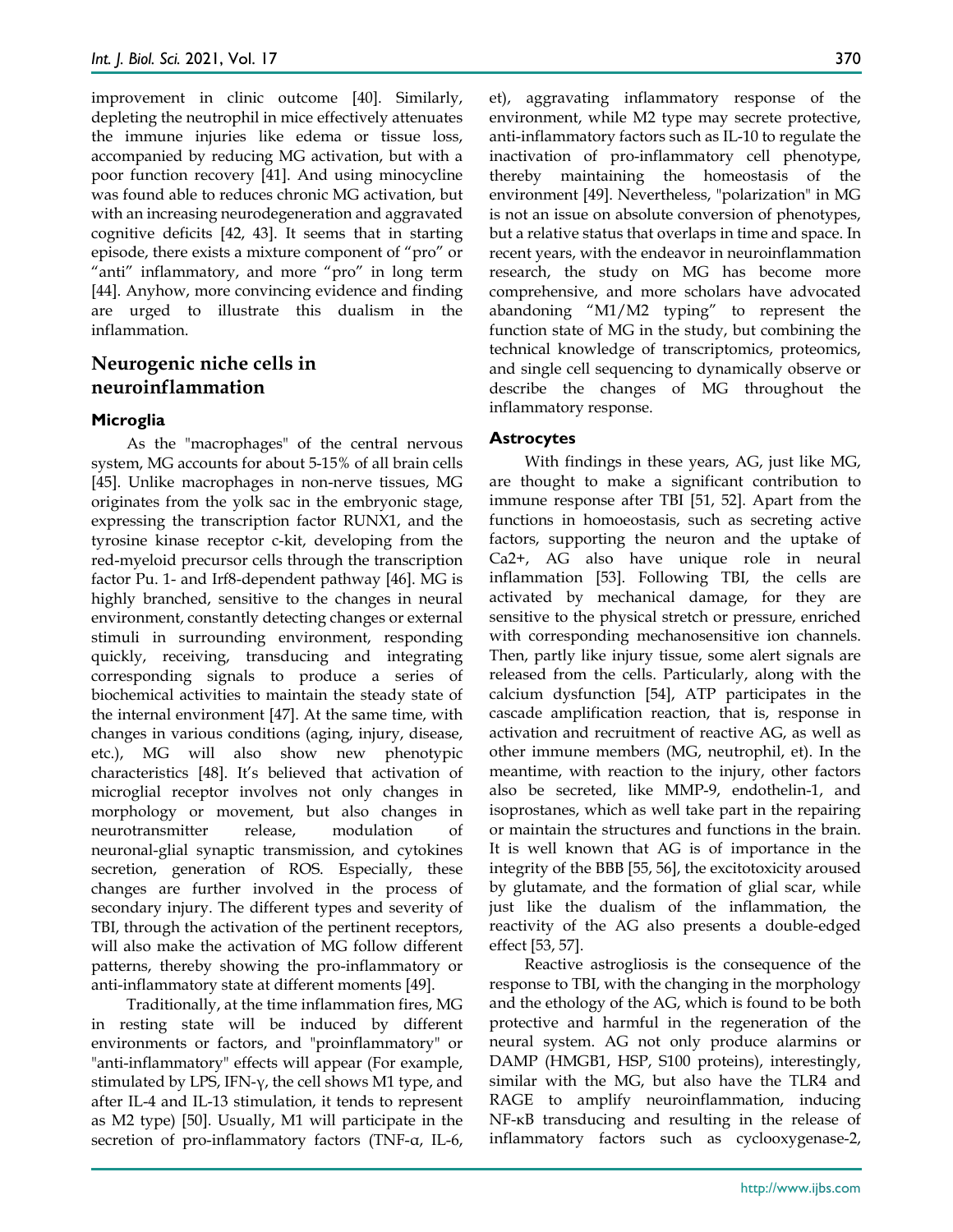TNFα, connective tissue growth factors (CTGF), and MMP-9 [58]. It is also found that NF-κB can trigger cell swelling and edema associated with TBI [59], probably influenced by the dysfunction of the AQP1 rather than AQP4 [60]. In addition, in Sox2-deletion mice, markedly ameliorated injury-induced tissue loss and behavioral deficits was observed [61], which indicates the correlation between neuroinflammation and other pathologic response, is far beyond illustrating. Notably, the secretion of these initial signals hides the silver lining of the inflammation in TBI, for their can simultaneously aggravate inflammatory impairment or restore neural microenvironment.

## **Neurons**

Neurons are the fundamental constituents and basic functional unit in CNS. As fragile and delicate, even the mild trauma can lead to neuron loss and axonal injury [62]. As the main "victim" in TBI, neurons experience a series of pathological course which ultimately result in the enlargement of the neuroinflammation. The death of the neurons is accompanied with the degeneration of the associated axons, the two both act as powder-hose in the initiation of the neuroinflammation. In closed-head TBI model, the activation of the MG is localized at the region with injured neurons, which starts as the central of the inflammation [63].

TBI leads to series of profiles changes in neuron to present protective or harmful effects, initiating consequential inflammation and oxidative stress. For instance, induction of nociceptin/orphanin FQ [64], accounts for the pain, anxiety and even inflammation in rat model [65], and down-regulating IRF6 is proven to attenuate neuronal apoptosis [66]. The key to enhance the survival of new-born neurons from neurogenic niche, is lessening aberrant development and ectopic localization [67].

#### **Oligodendrocytes**

The study on the oligodendrocytes (OLs) in the inflammation after TBI is limited, in spite of the existed evidence that the cells are involved in the chronic demyelinating diseases. Different from the precursor cells (OPCs), those who have the ability in proliferation and differentiation, OLs is mature, non-differentiated, and sensitive to the excitotoxicity [68]. After traumatic axon injury, the OLs are prone to demyelination, along with the loss of action potential [69]. The loss of myelination, resulted from primary injury or secondary injury, may be accompanied with the loss of the axons, and induces OLs death end up with caspase 3-mediated apoptosis [70, 71]. Afterwards, axonal regeneration is inhibited by myelin debris and MG is activate as a further trigger of chronic neuroinflammation [44, 72, 73], resulting in neurodegeneration and cognitive impairment at last.

OPCs are characterized with PDGFRα and NG2, namely NG2+ cells, with various functions in CNS like morphological changes, axons protection and glia scar formation [74]. It is also found that, after TBI, OPCs express GFAP and plausibly have ability to differentiate into AG [75]. As reaction to damage, an increasing amount of OPCs gather in the injured region [70, 76], regulated by NG2, growth factors and glutamate [77, 78]. Myelination might be of importance in plasticity and recovery of function after TBI [79]. However, the role of OPCs in inflammation is ambiguous, for their interaction with vessel seems to disrupt the BBB and exacerbate neuroinflammation in MS [80] (Figure 1).

## **Communication, crosstalk and integration in neuroinflammation**

## **Crosstalk among cells in inflammation and neural regeneration**

TBI changes the reaction pattern in neurogenic niche, activating unique cell interaction in post-injury neurogenic response. The relationship between these niche cells tends to be more complex, though rather novel molecules emerge. It's likely that these findings in cells and molecule are weaving signal network to present the series on neuroinflammation after TBI.

For the controversy above, in recent years, researchers incline to categorize the AG into two groups, A1 and A2, with different phenotype, which resemble MG. A1 characterized as the upregulation of C3 and can be harmful for the neurogenesis. Especially, it is elicited by the reactive MG that secret lL-1α, TNF and C1q, leading to the death of neurons and OLs [81]. On the contrary, IL-10 originated from AG change the phenotype of MG, as well as lymphocyte density, to improve the neural survival [82]. The crosstalk between MG and AG after TBI is critical in the persistent neuroinflammation [51]. AG and OLs can produce IL-33 as the alarmins to promote the aggregation of the MG, followed by an altered cytokine/chemokine profile [83].

Using CSF1R antagonism (PLX5622) to eliminate the MG, which is activated by injured neuron, can attenuates rod microglial formation and astrogliosis [84]. And via downregulation of the purinergic receptor P2Y1, microglia could facilitate AG with scar formation, to behave as a neuroprotective phenotype [85]. After the depletion of the NG2, it comes with enhanced astrogliosis and up-regulated anti-inflammatory M2 biomarker Arg-1, followed with decreasing total number of microglia/macrophages,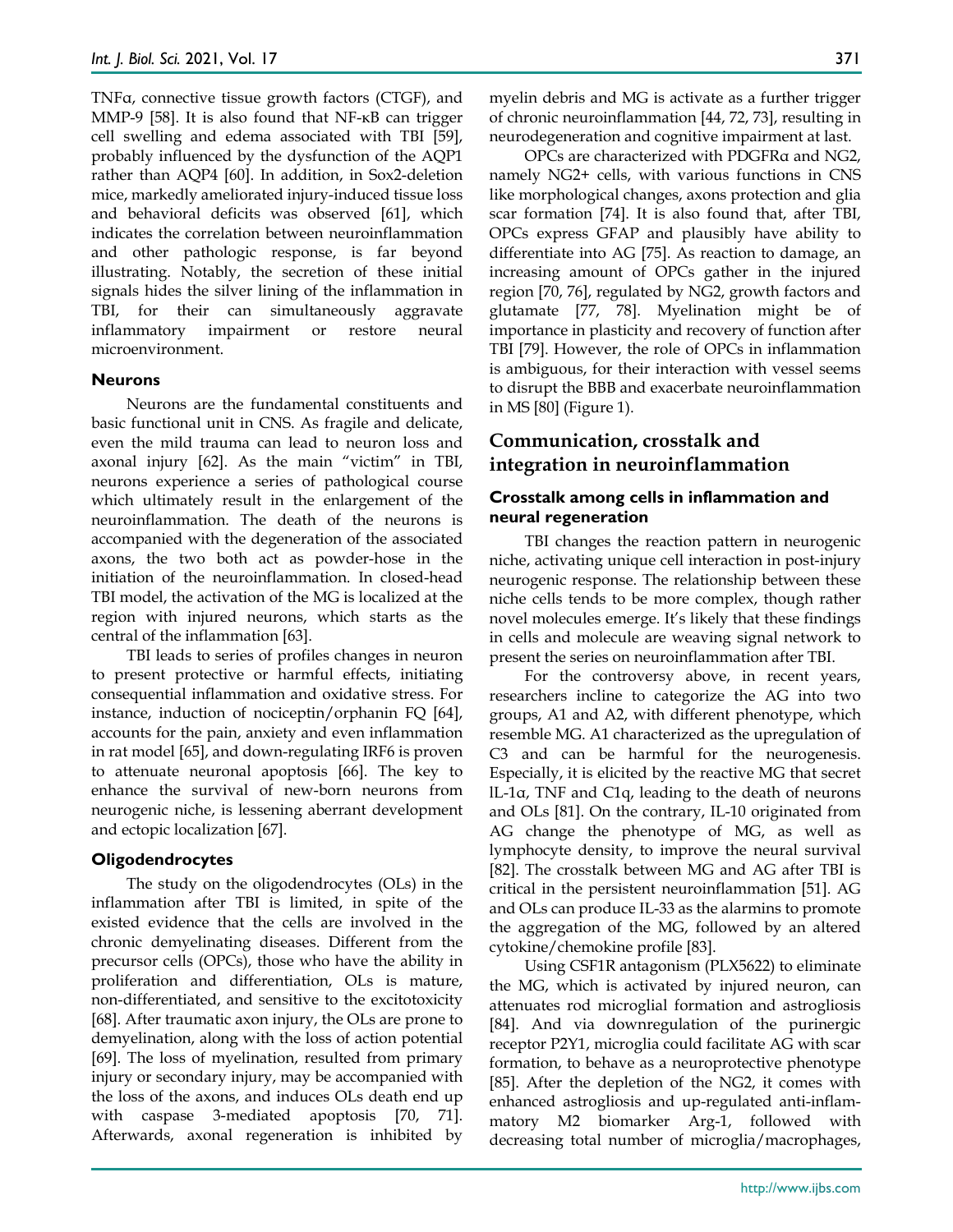whereas worsening outcome was observed [86], then implicating the complicated mechanism in the neuroinflammation.

The crosstalk among the cells need the participation of specific molecule, like thyroid hormone (T3) might promote the neurogenesis through NSCs indirectly, probably with the neurons [87].

EVs, or specifically referred as exosomes, constituting diverse cargo like RNA, protein or lipids, capable of transmitting contents through BBB, appear to be the most effective courier in the neuroinflammation and nerve regeneration [21, 88, 89]. Neurons can generate exosomes enriched with miR-21-5p to regulate the MG towards to M1 type [90]. Correspondingly, glia EVs tend to modulate synaptic plasticity via miR-146a-5p [91], even with the sphingolipid on the membrane, leading to the excitatory transmission increase in neuron [92]. As the media in the crosstalk between MG and NSCs, exosomes are of key influence on repair of injury [93], and increasing microRNA are explored to regulate the polarization status of MG, further switching the direction of the neuroinflammation [94-97] (Table 1).

## **NSC might integrate the inflammatory signal in neural regenerative microenvironment**

As the all-around player in CNS, NSCs and its progenitor (NPCs) play a pivotal role in the communication between different cells with high

plasticity [18, 103], In the phase after TBI, different molecules, cytokines, chemokines, metabolites and neurotrophic factors from injured site or regulating cell, play roles in the differentiation and proliferation of the NSCs [22], requiring an exquisite cooperation. Observation on cytokine responses after TBI suggest that certain factors induced inflammation may function in an indirect way [104], that is to say, some intermediary exists. Just as transplantation of NSCs can generate OLs promote myelination [105], NSCs exhibit potential in regulating or remodeling microenvironment. Depletion of the transcriptional regulator Id3 leads to a decreasing number of AG generated from SVZ NSPCs and Id3(-/-) adult NSPCs are unable to differentiate into BMP-2-induced AG. While NSPCs deficient for transcription factor E47, which is found to be downregulated by Id3, shows performance of differentiation again, in the absence of BMP-2 [106], indicating a balance in the differentiation course of NSCs. Neonatal AG also promote the proliferation of NSCs with secreted protein [107]. Represented with similar function, NPCs secrete factors like TGF-β2 to transform MG into protective type [102], who in turn to support the maintenance and growth. The reparation on demyelination can also be initiated by M2 microglia, while through NSCs to bring about oligodendrogenesis and myelination [108].



Figure 1. Niche cells in initiation and aggravation of neuroinflammation. Diagram succinctly shows the course of neuroinflammation after TBI. The alarmin signals are released from damage tissue and, via activating corresponding receptors on glia cells, initiating microglia, as well astrocytes activation, followed with the cascade in enlargement of immune response with inflammatory factors releasing. And reciprocally, inflammation becomes chronic, long-lasting condition in during the crosstalk (function of peripheral immune cells has not been illustrated in this figure).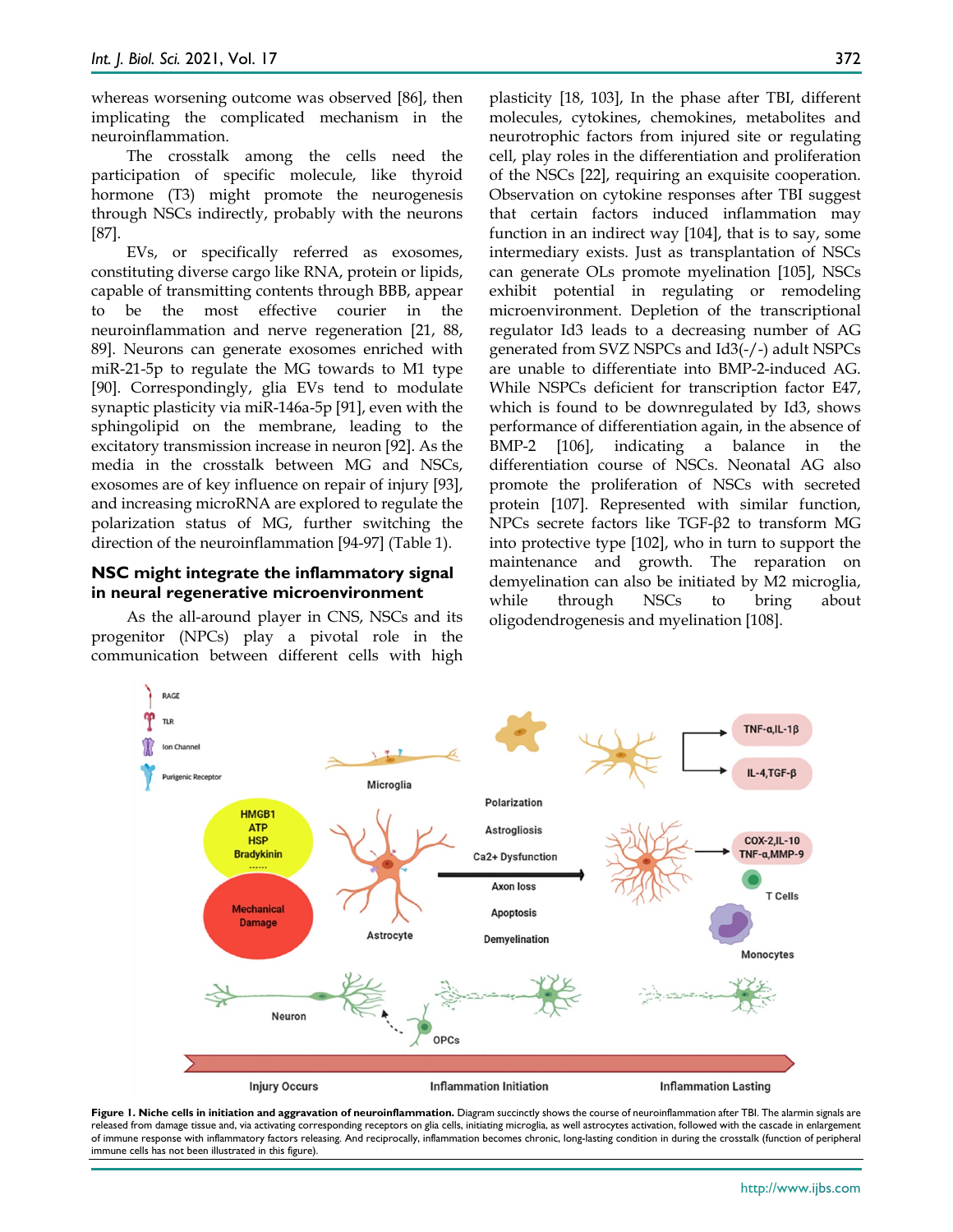#### **Table 1.** Effector molecules among niche cells in neuroinflammation crosstalk after TBI

| Cell Type        | Molecules                          | Effect                                                                                                                                                                | Ref     |
|------------------|------------------------------------|-----------------------------------------------------------------------------------------------------------------------------------------------------------------------|---------|
| Microglia        | miR-146a-5p                        | Suppresses Syt1 and Nlg1 expression in receiving neurons; leading to dendritic spine loss as well as a decrease in the<br>density and strength of excitatory synapses | [91]    |
|                  | IL-6, IL-1 $\beta$ , TNF- $\alpha$ | Enhance reactive astrogliosis and transformation the cells into neuroprotective type                                                                                  | [85]    |
|                  | IL-1 $\beta$ , miR-155             | Activate additional microglia, progressive immune response in CNS                                                                                                     | [98]    |
|                  | sphingosine                        | Modulate synaptic plasticity                                                                                                                                          | [92]    |
| Astrocytes       | miR-873a-5p                        | Inhibit NF- $\kappa$ B signaling pathway and attenuate neuroinflammation mediated by microglia                                                                        | $[95]$  |
|                  | $GIA1-20 k$                        | Downregulated the apoptosis rate and upregulated mitochondrial function to promote neuronal recovery                                                                  | [99]    |
|                  | $IL-10$                            | Ameliorate microglial response and lymphocyte recruitment, promote neuronal survival.                                                                                 | [82]    |
| Oligodendrocytes | $IL-33$                            | Aggravation of microglia/macrophages                                                                                                                                  | [83]    |
| Neuron           | $m$ i $R-21-5p$                    | Promote polarization of M1 microglia                                                                                                                                  | [90]    |
| Mononuclear      | succinate                          | Activate succinate receptor 1 (SUCNR1)/GPR91 and represent with anti-inflammatory effects                                                                             | [100]   |
| Phagocyte        |                                    |                                                                                                                                                                       |         |
| NSC/NPC          | $IFN-v$                            | Activate Stat1 Signaling in Target Cells                                                                                                                              | $[101]$ |
|                  | $TGF-\beta2$                       | Reprogramming infiltrating monocyte-derived cells into anti-inflammatory type                                                                                         | $[102]$ |



**Figure 2. NSCs might integrate the inflammatory signals crosstalk in neuroinflammation.** Different cell may down/up-regulate specific molecule/receptors to enhance or weaken others. Microglia and astrocytes might mutually influence their phenotype as "pro" or "anti" effect on inflammation, and change the fate of neurons and OPCs. Finally, NSPC might act as intermediary among various crosstalk, modulating signals, restructuring microenvironment, and further promote recovery from the injury.

Accumulating evidence has demonstrated that NSCs niches is the utmost region as the origin of the neural regenerative microenvironment, though its program of neurogenesis is a bit distinguished from the pattern after TBI. Apart from well accepted SGZ and SVZ, some new regions need more evidence to play a role in neurogenesis after TBI [109, 110]. And intriguingly, these regions seem to show response to the TBI rather than SCI [111], probably, on account of the different signals in blood.

BBB might connect the crosstalk between periphery and CNS, the collapse of BBB accounts for lasting neurodegeneration disease [112]. The degeneration of the ECM leads to the disruption of the BBB, and ECM-remodeling transcriptional changes can be induced by the serum protein albumin via TGFβ signaling in primary AG [113, 114].

NPCs may be of particular influence in secondary cytokine releasing [104], in response to the simultaneous inflammatory factors. Researchers firstly found that acute inflammation may induce neuronal regeneration more than damage in zebrafish CNS [115], coupled with unique role of Gata3 [116]. It is notable that proliferation of NSCs coincide with the expression of TLR4 [117], which can be conjectured the subtle connection between neurogenesis and inflammation, attracting the interest in inflammation regulation after TBI, like NSCs regulating NLRP3 and IL-1β, hence attenuating the neurotoxic cascade induced by MG [118]. Otherwise, after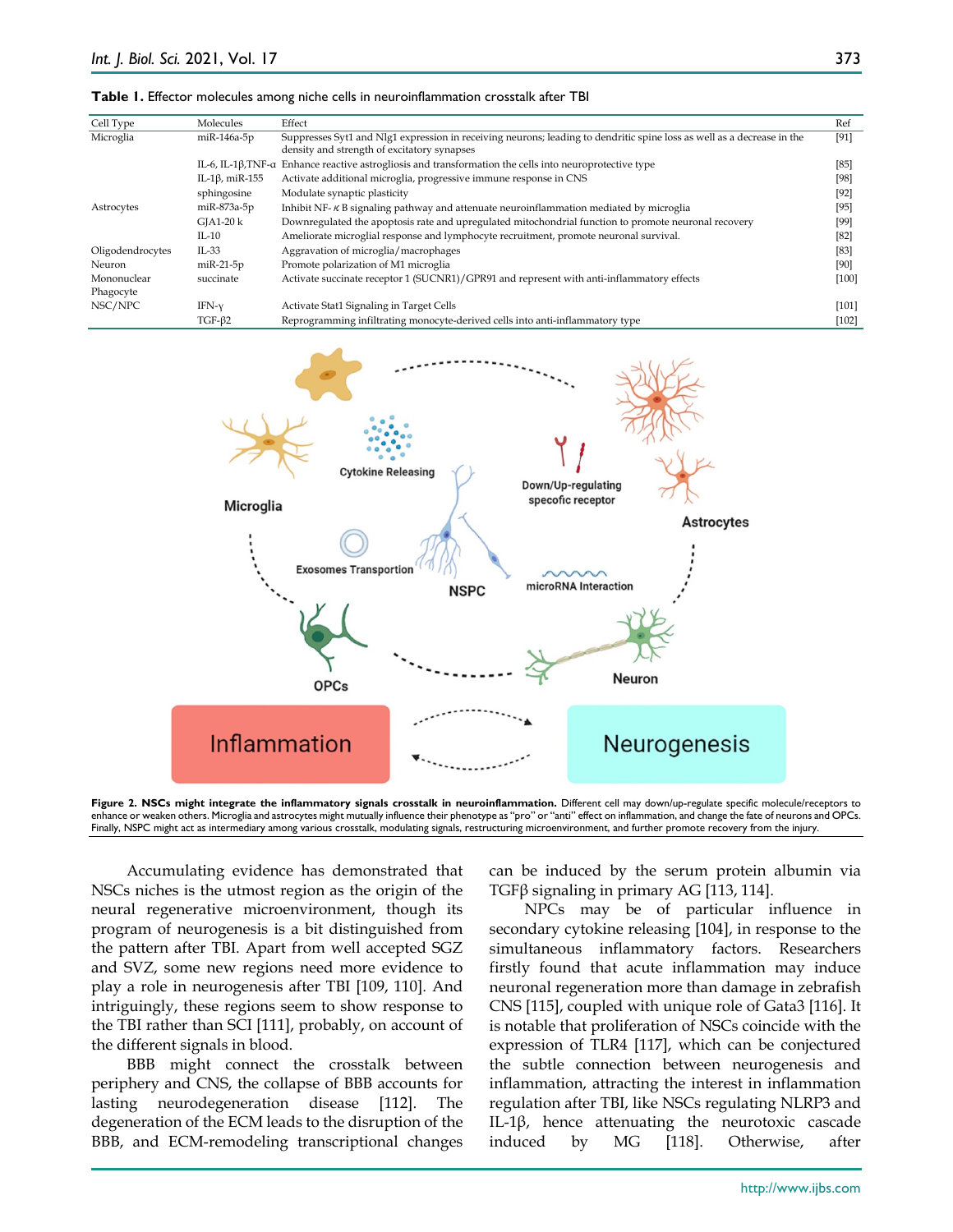transplantation, NSC/NPCs tend to alter phenotype of MG and ameliorate inflammation [105, 119], that betokens EVs from NSCs also show anti-apoptotic and anti-inflammatory properties [120]. This might attribute to the role of inflammation on spatiotemporal reason. It's reasoned to speculate that immune response only assumes beneficial in the primary injured part (Figure 2).

## **The promising method for regulation of neuroinflammation and enhance the neurogenesis**

As promising treatments, those focused on the regulation of the inflammation, metabolism or the neurogenesis are emerging, it is worth believing TBI patients can acquire better outcome and welfare.

Existing evidence has proposed potential method to regulate the inflammation. knockdown of TLR4 can ameliorate neuroinflammation after TBI, in a way by inhibiting autophagy and AG activation [121], and salsalate, an unacetylated salicylate, is utilized to relieve inflammation and promote function recovery [122]. Downregulation of the inflammasomes is also a potential method to attenuate the damage caused by inflammation response [123].

New target for the treatment of TBI has been aroused, such as CCR5 [124]. And some dynamic biomarker, like Nrf2 [125], may be useful to evaluate the process TBI came through. Combined using minocycline and N-acetylcysteine, inducing remyelination and regulating neuroinflammation, seems superior to the monotherapy attempts before [126, 127].

Apart from the regulation of the inflammation, methods are exploited to improve the oxygenation or metabolism status, and weaken neuronal pyroptosis [128]. Hyperbaric oxygen therapy and Hydrogen gas both seem to be effective to attenuate the injury extent [129]. Lactate metabolism in brain is an essential feature after TBI [130], and hypertonic sodium lactate solution is proved to reverse brain oxygenation and metabolism dysfunction after traumatic brain injury through vasodilatory, mitochondrial, and anti-edema effects [131].

Stem cell therapy, for its multi-differentiated capability, is a promising method [132, 133]. However, though application of iPSC, is still limited for ethical issues or bio-safety. MSCs, which is thought to be the most optimum candidate to treat the neurodegeneration disease, no matter injecting cells directly or the extracellular vesicles (exosomes) [89, 134], striking improvement in both neurogenesis or recovery of the function have been acquired [135, 136]. Furthermore, a host of ncRNA are involved in the TBI

diagnosis and treatment [137].

## **Conclusion and future perspectives**

TBI is still the disease affecting long-term quality of life with protracted course of neuroinflammation [1]. The types of it, though, differ in pathology and outcome, the long-last and annoying course of inflammation seems to be a common situation. In spite of substantial evidence showing that reactivity in cell lineage is unable to imitate the exact procedures ongoing in vivo, coupled with sufficient microenvironment factors, it's still reasonable to make most use of the established model [10], for direct or indirect regulation in promising treatments. And it's worth celebrating that certain attempts seems able to balance the function of inflammation in neurogenesis.

To have an explicit vision of neuroinflammation in neurogenesis and nerve regeneration, detailed work and evidence are needed [2, 14, 39]. Evidence available is unable to clarify definitive role of inflammation after TBI, in view of complicated and mixing essence itself. Existing evidence shows feature as "protective" in acute inflammation and "harmful" in long term [13], while absence of particular point in time makes it harder to make utmost of advantages in neuroprotection and promotion in regeneration. Switching the polarization status of the MG may be potential, and increasing number of drugs or molecules have been found to be effective [138-140]. It shall bear in mind that the concept in polarization is probably appropriate in modulation on inflammatory outcome rather than an absolute condition. More study on multi-dimensional and comprehensive in these immune cells, with burgeoning progress in single-cell technology and integrated perception in CNS [18, 39, 141].

Besides MG, other niche cells represent peculiar functions in initiation, enlargement, or modulation of the neuroinflammation. AG and MG both serve as "mixed bag" [38]. Based on the double function on transforming immune response, the crosstalk, or glia-crosstalk, makes it complex to understand the mechanism underlying. Cytokine, chemokine and recently, exosomes are all participating in this interplay, depicting a more panoramic network in this long-studied subject.

Despite dwindling since the neonatal [142], NSCs and its progenitor cells are capable of repairing injury via differentiation, proliferation or replacement. A host of work on the stem cells transplantation in TBI or SCI have shown gratifying results, whereas the translation and clinical application is limited for frustrating ethical or bio-safety issues. Exosomes, by virtue of its various contents and excellent affinity with nervous system,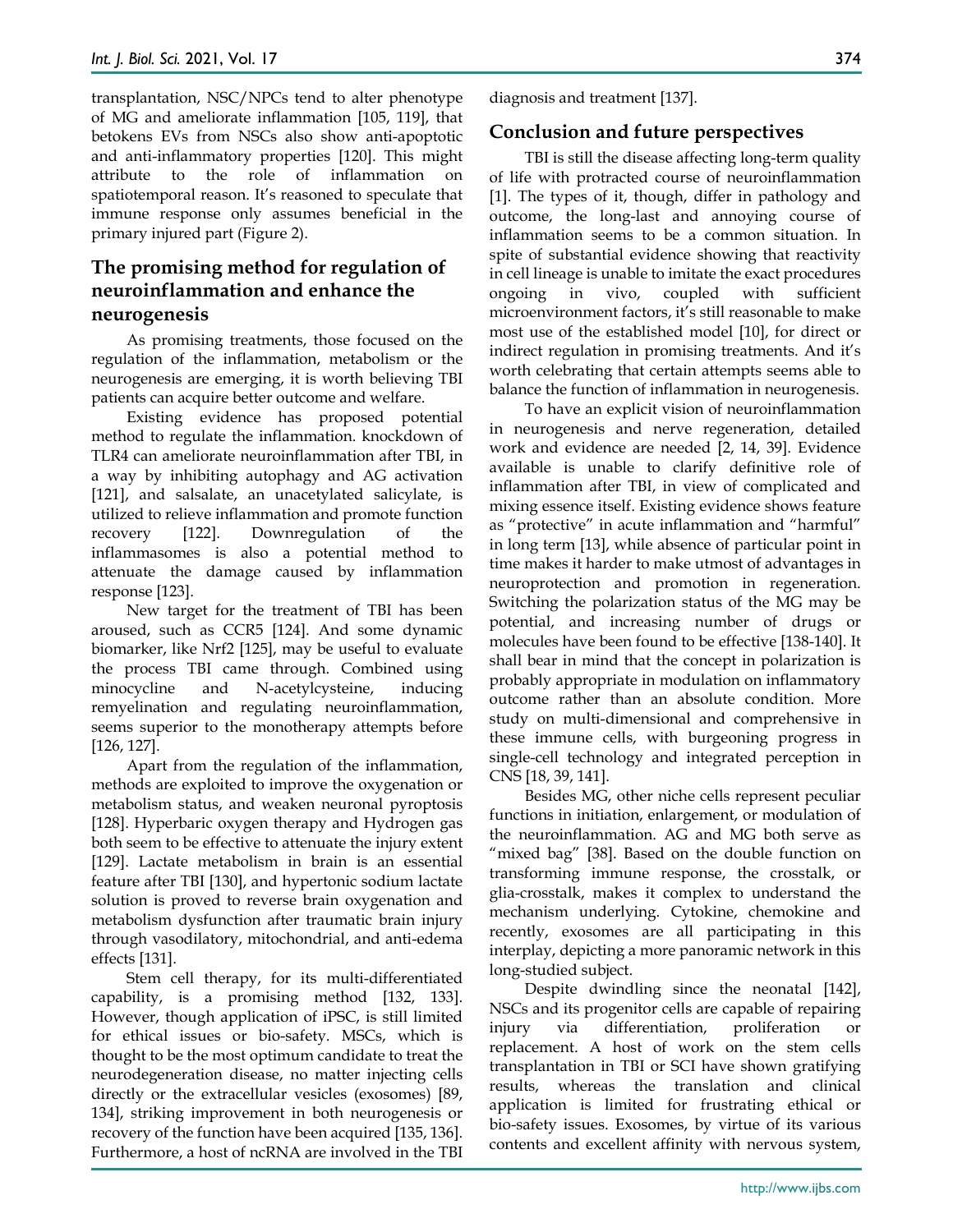may reveal a better therapeutic potential [19, 88]. Acquiring a more comprehensive awareness on the relation between neuroinflammation and neurogenic niche is essential, in the premise that glia, neuron and NSCs all engage in the communication and crosstalk.

Inflammation in neural regeneration is a commonplace, that being said, with more intriguing achievements in these years, it's requisite to balance rather than simply inhibiting it. It is important to reiterate that, among glias, MG are the most potential candidates at present, for its role in magnifying inflammatory response, and AG, based on its affluent secretion property, is a promising participant as well. We didn't refer to ECM, and vascular endothelial in this interplay, those both are of particular importance in pathophysiology. What's more, NSCs, shows fundamentality in the course all long. Clarifying its activity in integrating all the signals, as well as functional signals in promoting proliferation, survival, and migration, is of high-priority. It's believable enough that we are laying the key-stone for the avenue towards clinic translation and the welfare of TBI patients.

#### **Acknowledgements**

The present work was supported by the Natural Science Foundation of China (NSFC) grant to Xiaosheng He (Nos. 81971156 and 2020XC015).

#### **Author Contributions**

Yibin Jia had the idea for the article. Literature search was performed by Yibin jia, Guanyi Wang and Enming Kang. The manuscript was written by Yibin Jia and Yuqing Ye. Zishuo Guo and Huijun Chen critically revised the work. All authors read and approved the final manuscript.

## **Competing Interests**

The authors have declared that no competing interest exists.

## **References**

- 1. Khellaf A, Khan DZ, Helmy A. Recent advances in traumatic brain injury. J Neurol. 2019; 266: 2878-2889. DOI: 10.1007/s00415-019-09541-4.
- 2. Jassam YN, Izzy S, Whalen M, McGavern DB, El KJ. Neuroimmunology of Traumatic Brain Injury: Time for a Paradigm Shift. Neuron 2017; 95: 1246-1265. DOI: 10.1016/j.neuron.2017.07.010.
- 3. Galgano M, Toshkezi G, Qiu X, Russell T, Chin L, Zhao LR. Traumatic Brain Injury: Current Treatment Strategies and Future Endeavors. Cell Transplant. 2017; 26: 1118-1130. DOI: 10.1177/0963689717714102.
- 4. DeWitt DS, Hawkins BE, Dixon CE, Kochanek PM, Armstead W, Bass CR, et al. Pre-Clinical Testing of Therapies for Traumatic Brain Injury. J Neurotrauma 2018; 35: 2737-2754. DOI: 10.1089/neu.2018.5778.
- 5. Corps KN, Roth TL, McGavern DB. Inflammation and neuroprotection in traumatic brain injury. Jama Neurol 2015; 72: 355-362. DOI: 10.1001/jamaneurol.2014.3558.
- Dorsett CR, McGuire JL, DePasquale EA, Gardner AE, Floyd CL, McCullumsmith RE. Glutamate Neurotransmission in Rodent Models of Traumatic Brain Injury. J Neurotrauma 2017; 34: 263-272. DOI: 10.1089/neu.2015.4373.
- 7. Faden AI, Demediuk P, Panter SS, Vink R. The role of excitatory amino acids and NMDA receptors in traumatic brain injury. Science 1989; 244: 798-800. DOI: 10.1126/science.2567056.
- 8. Anthonymuthu TS, Kenny EM, Bayir H. Therapies targeting lipid peroxidation in traumatic brain injury. Brain Res. 2016; 1640: 57-76. DOI: 10.1016/j.brainres.2016.02.006.
- 9. Simon DW, McGeachy MJ, Bayir H, Clark RS, Loane DJ, Kochanek PM. The far-reaching scope of neuroinflammation after traumatic brain injury. Nat Rev Neurol 2017; 13: 171-191. DOI: 10.1038/nrneurol.2017.13.
- 10. Ma X, Aravind A, Pfister BJ, Chandra N, Haorah J. Animal Models of Traumatic Brain Injury and Assessment of Injury Severity. Mol. Neurobiol. 2019; 56: 5332-5345. DOI: 10.1007/s12035-018-1454-5.
- 11. Eyolfson E, Khan A, Mychasiuk R, Lohman AW. Microglia dynamics in adolescent traumatic brain injury. J Neuroinflammation 2020; 17: 326. DOI: 10.1186/s12974-020-01994-z.
- 12. Skaper SD, Facci L, Zusso M, Giusti P. An Inflammation-Centric View of Neurological Disease: Beyond the Neuron. Front Cell Neurosci 2018; 12: 72. DOI: 10.3389/fncel.2018.00072.
- 13. Xiong Y, Mahmood A, Chopp M. Current understanding of neuroinflammation after traumatic brain injury and cell-based therapeutic<br>opportunities. Chin I Traumatol 2018: 21: 137-151. DOI: opportunities. Chin J Traumatol 2018; 21: 137-151. DOI: 10.1016/j.cjtee.2018.02.003.
- 14. Corrigan F, Mander KA, Leonard AV, Vink R. Neurogenic inflammation after traumatic brain injury and its potentiation of classical inflammation. J Neuroinflammation 2016; 13: 264. DOI: 10.1186/s12974-016-0738-9.
- 15. Schofield R. The relationship between the spleen colony-forming cell and the haemopoietic stem cell. Blood Cells 1978; 4: 7-25.
- 16. Chang EH, Adorjan I, Mundim MV, Sun B, Dizon ML, Szele FG. Traumatic Brain Injury Activation of the Adult Subventricular Zone Neurogenic Niche. Front Neurosci 2016; 10: 332. DOI: 10.3389/fnins.2016.00332.
- 17. Spalding KL, Bergmann O, Alkass K, Bernard S, Salehpour M, Huttner HB, et al. Dynamics of hippocampal neurogenesis in adult humans. Cell 2013; 153: 1219-1227. DOI: 10.1016/j.cell.2013.05.002.
- 18. Vicidomini C, Guo N, Sahay A. Communication, Cross Talk, and Signal Integration in the Adult Hippocampal Neurogenic Niche. Neuron 2020; 105: 220-235. DOI: 10.1016/j.neuron.2019.11.029.
- 19. Hou BR, Jiang C, Wang ZN, Ren HJ. Exosome-mediated crosstalk between microglia and neural stem cells in the repair of brain injury. Neural Regen Res 2020; 15: 1023-1024. DOI: 10.4103/1673-5374.270302.
- 20. Clark D, Perreau VM, Shultz SR, Brady RD, Lei E, Dixit S, et al. Inflammation in Traumatic Brain Injury: Roles for Toxic A1 Astrocytes and Microglial-Astrocytic Crosstalk. Neurochem. Res. 2019; 44: 1410-1424. DOI: 10.1007/s11064-019-02721-8.
- 21. Delpech JC, Herron S, Botros MB, Ikezu T. Neuroimmune Crosstalk through Extracellular Vesicles in Health and Disease. Trends Neurosci. 2019; 42: 361-372. DOI: 10.1016/j.tins.2019.02.007.
- 22. Christie KJ, Turnley AM. Regulation of endogenous neural stem/progenitor cells for neural repair-factors that promote neurogenesis and gliogenesis in the normal and damaged brain. Front Cell Neurosci 2012; 6: 70. DOI: 10.3389/fncel.2012.00070.
- 23. Najem D, Rennie K, Ribecco-Lutkiewicz M, Ly D, Haukenfrers J, Liu Q, et al. Traumatic brain injury: classification, models, and markers. Biochem Cell Biol 2018; 96: 391-406. DOI: 10.1139/bcb-2016-0160.
- 24. Cash A, Theus MH. Mechanisms of Blood-Brain Barrier Dysfunction in Traumatic Brain Injury. Int J Mol Sci. 2020; 21. DOI: 10.3390/ijms21093344.
- 25. Wang ML, Li WB. Cognitive impairment after traumatic brain injury: The role of MRI and possible pathological basis. J. Neurol. Sci. 2016; 370: 244-250. DOI: 10.1016/j.jns.2016.09.049.
- 26. Hutchison JS, Derrane RE, Johnston DL, Gendron N, Barnes D, Fliss H, et al. Neuronal apoptosis inhibitory protein expression after traumatic brain injury in the mouse. J Neurotrauma 2001; 18: 1333-1347. DOI: 10.1089/08977150152725632.
- 27. Zeng Z, Zhang Y, Jiang W, He L, Qu H. Modulation of autophagy in traumatic brain injury. J. Cell. Physiol. 2020; 235: 1973-1985. DOI: 10.1002/jcp.29173.
- 28. Soldozy S, Sharifi KA, Desai B, Giraldo D, Yeghyayan M, Liu L, et al. Cortical Spreading Depression in the Setting of Traumatic Brain Injury. World Neurosurg 2020; 134: 50-57. DOI: 10.1016/j.wneu.2019.10.048.
- 29. Jayakumar AR, Taherian M, Panickar KS, Shamaladevi N, Rodriguez ME, Price BG, et al. Differential Response of Neural Cells to Trauma-Induced Swelling In Vitro. Neurochem. Res. 2018; 43: 397-406. DOI: 10.1007/s11064-017-2434-2.
- 30. Impellizzeri D, Campolo M, Bruschetta G, Crupi R, Cordaro M, Paterniti I, et al. Traumatic Brain Injury Leads to Development of Parkinson's Disease Related Pathology in Mice. Front Neurosci 2016; 10: 458. DOI: 10.3389/fnins.2016.00458.
- 31. Chao H, Liu Y, Lin C, Xu X, Li Z, Bao Z, et al. Activation of bradykinin B2 receptor induced the inflammatory responses of cytosolic phospholipase A(2) after the early traumatic brain injury. Biochim Biophys Acta Mol Basis Dis 2018; 1864: 2957-2971. DOI: 10.1016/j.bbadis.2018.06.006.
- 32. Braun M, Vaibhav K, Saad NM, Fatima S, Vender JR, Baban B, et al. White matter damage after traumatic brain injury: A role for damage associated molecular patterns. Biochim Biophys Acta Mol Basis Dis 2017; 1863: 2614-2626. DOI: 10.1016/j.bbadis.2017.05.020.
- 33. Paudel YN, Shaikh MF, Chakraborti A, Kumari Y, Aledo-Serrano A, Aleksovska K, et al. HMGB1: A Common Biomarker and Potential Target for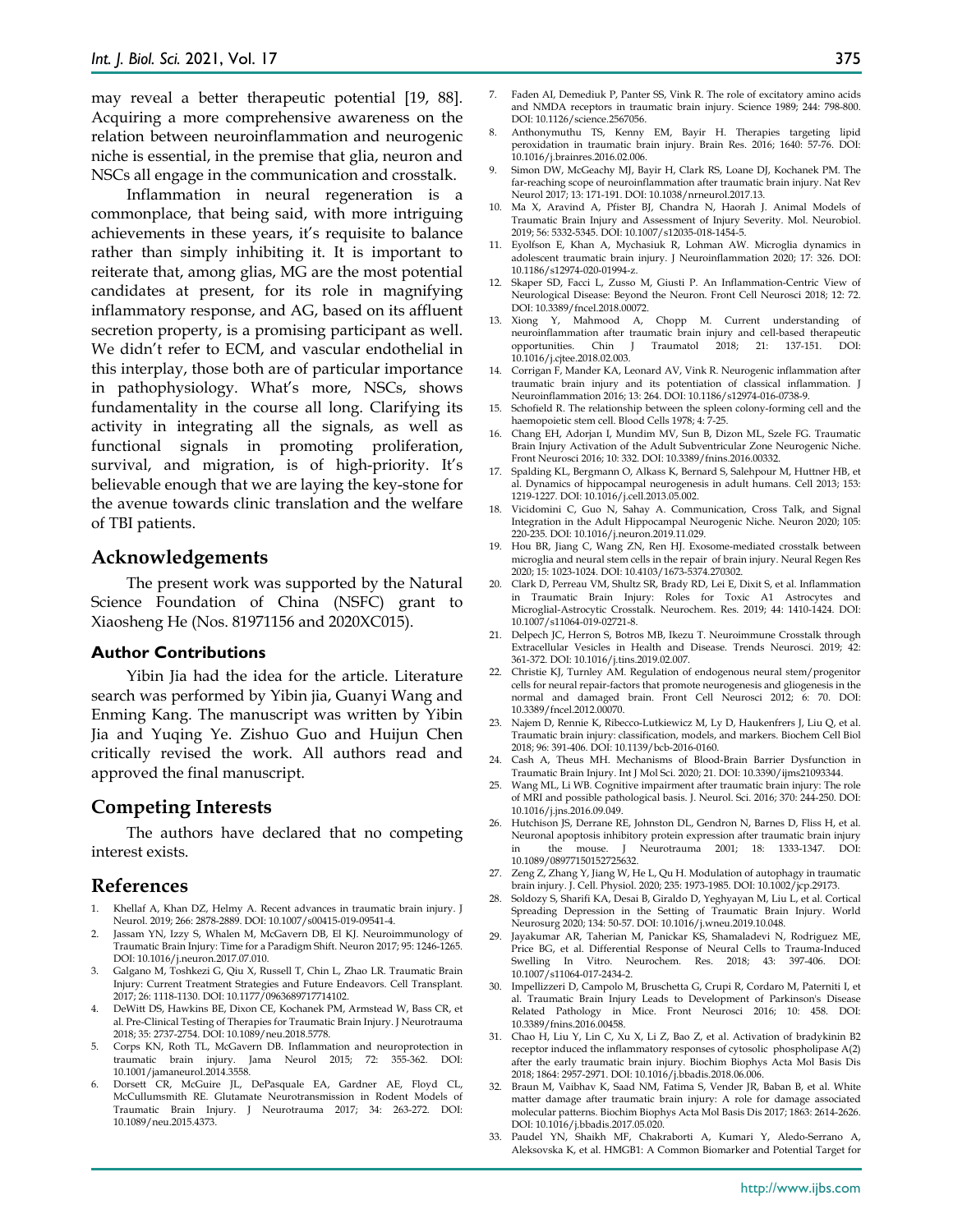TBI, Neuroinflammation, Epilepsy, and Cognitive Dysfunction. Front Neurosci 2018; 12: 628. DOI: 10.3389/fnins.2018.00628.

- 34. Wofford KL, Loane DJ, Cullen DK. Acute drivers of neuroinflammation in traumatic brain injury. Neural Regen Res 2019; 14: 1481-1489. DOI: 10.4103/1673-5374.255958.
- 35. Wang KK, Yang Z, Zhu T, Shi Y, Rubenstein R, Tyndall JA, et al. An update on diagnostic and prognostic biomarkers for traumatic brain injury. Expert Rev. Mol. Diagn. 2018; 18: 165-180. DOI: 10.1080/14737159.2018.1428089.
- 36. Kumar RG, Rubin JE, Berger RP, Kochanek PM, Wagner AK. Principal components derived from CSF inflammatory profiles predict outcome in survivors after severe traumatic brain injury. Brain Behav. Immun. 2016; 53: 183-193. DOI: 10.1016/j.bbi.2015.12.008.
- 37. McDonald SJ, Sharkey JM, Sun M, Kaukas LM, Shultz SR, Turner RJ, et al. Beyond the Brain: Peripheral Interactions after Traumatic Brain Injury. J Neurotrauma 2020; 37: 770-781. DOI: 10.1089/neu.2019.6885.
- 38. Karve IP, Taylor JM, Crack PJ. The contribution of astrocytes and microglia to traumatic brain injury. Br J Pharmacol 2016; 173: 692-702. DOI: 10.1111/bph.13125.
- 39. Simon DW, McGeachy MJ, Bayir H, Clark RS, Loane DJ, Kochanek PM. The far-reaching scope of neuroinflammation after traumatic brain injury. Nat Rev Neurol 2017; 13: 171-191. DOI: 10.1038/nrneurol.2017.13.
- 40. Russo MV, McGavern DB. Inflammatory neuroprotection following traumatic brain injury. Science 2016; 353: 783-785. DOI: 10.1126/science.aaf6260.
- 41. Roth TL, Nayak D, Atanasijevic T, Koretsky AP, Latour LL, McGavern DB. Transcranial amelioration of inflammation and cell death after brain injury. Nature 2014; 505: 223-228. DOI: 10.1038/nature12808.
- 42. Scott G, Zetterberg H, Jolly A, Cole JH, De Simoni S, Jenkins PO, et al. Minocycline reduces chronic microglial activation after brain trauma but increases neurodegeneration. Brain 2018; 141: 459-471. DOI: 10.1093/brain/awx339.
- 43. Hanlon LA, Huh JW, Raghupathi R. Minocycline Transiently Reduces Microglia/Macrophage Activation but Exacerbates Cognitive Deficits Following Repetitive Traumatic Brain Injury in the Neonatal Rat. J Neuropathol Exp Neurol 2016; 75: 214-226. DOI: 10.1093/jnen/nlv021.
- 44. Taib T, Leconte C, Van Steenwinckel J, Cho AH, Palmier B, Torsello E, et al. Neuroinflammation, myelin and behavior: Temporal patterns following mild traumatic brain injury in mice. Plos One 2017; 12: e184811. DOI: 10.1371/journal.pone.0184811.
- 45. Tay TL, Hagemeyer N, Prinz M. The force awakens: insights into the origin and formation of microglia. Curr. Opin. Neurobiol. 2016; 39: 30-37. DOI: 10.1016/j.conb.2016.04.003.
- 46. Kierdorf K, Erny D, Goldmann T, Sander V, Schulz C, Perdiguero EG, et al. Microglia emerge from erythromyeloid precursors via Pu.1-Irf8-dependent pathways. Nat. Neurosci. 2013; 16: 273-280. DOI: 10.1038/nn.3318.
- 47. Salter MW, Stevens B. Microglia emerge as central players in brain disease. Nat. Med. 2017; 23: 1018-1027. DOI: 10.1038/nm.4397.
- Anderson SR, Vetter ML. Developmental roles of microglia: A window into mechanisms of disease. Dev Dyn 2019; 248: 98-117. DOI: 10.1002/dvdy.1.
- 49. Younger D, Murugan M, Rama RK, Wu LJ, Chandra N. Microglia Receptors in Animal Models of Traumatic Brain Injury. Mol. Neurobiol. 2019; 56: 5202-5228. DOI: 10.1007/s12035-018-1428-7.
- 50. Shields DC, Haque A, Banik NL. Neuroinflammatory responses of microglia in central nervous system trauma. J Cereb Blood Flow Metab. 2020: 271678X-20965786X. DOI: 10.1177/0271678X20965786.
- 51. Karve IP, Taylor JM, Crack PJ. The contribution of astrocytes and microglia to traumatic brain injury. Br J Pharmacol 2016; 173: 692-702. DOI: 10.1111/bph.13125.
- 52. Hsu ET, Gangolli M, Su S, Holleran L, Stein TD, Alvarez VE, et al. Astrocytic degeneration in chronic traumatic encephalopathy. Acta Neuropathol. 2018; 136: 955-972. DOI: 10.1007/s00401-018-1902-3.
- 53. Burda JE, Bernstein AM, Sofroniew MV. Astrocyte roles in traumatic brain injury. Exp Neurol. 2016; 275 Pt 3: 305-315. DOI: 10.1016/j.expneurol.2015.03.020.
- Sompol P, Norris CM. Ca(2+), Astrocyte Activation and Calcineurin/NFAT Signaling in Age-Related Neurodegenerative Diseases. Front Aging Neurosci 2018; 10: 199. DOI: 10.3389/fnagi.2018.00199.
- 55. Rui Q, Ni H, Lin X, Zhu X, Li D, Liu H, et al. Astrocyte-derived fatty acid-binding protein 7 protects blood-brain barrier integrity through a caveolin-1/MMP signaling pathway following traumatic brain injury. Exp Neurol. 2019; 322: 113044. DOI: 10.1016/j.expneurol.2019.113044.
- 56. Ikeshima-Kataoka H, Yasui M. Correlation between astrocyte activity and recovery from blood-brain barrier breakdown caused by brain injury. Neuroreport 2016; 27: 894-900. DOI: 10.1097/WNR.0000000000000619.
- 57. Anderson MA, Burda JE, Ren Y, Ao Y, O'Shea TM, Kawaguchi R, et al. Astrocyte scar formation aids central nervous system axon regeneration. Nature 2016; 532: 195-200. DOI: 10.1038/nature17623.
- 58. Lu M, Yan XF, Si Y, Chen XZ. CTGF Triggers Rat Astrocyte Activation and Astrocyte-Mediated Inflammatory Response in Culture Conditions. Inflammation 2019; 42: 1693-1704. DOI: 10.1007/s10753-019-01029-7.
- 59. Jayakumar AR, Tong XY, Ruiz-Cordero R, Bregy A, Bethea JR, Bramlett HM, et al. Activation of NF-kappaB mediates astrocyte swelling and brain edema in traumatic brain injury. J Neurotrauma 2014; 31: 1249-1257. DOI: 10.1089/neu.2013.3169.
- 60. Rauen K, Pop V, Trabold R, Badaut J, Plesnila N. Vasopressin V1a Receptors Regulate Cerebral Aquaporin 1 after Traumatic Brain Injury. J Neurotrauma 2020; 37: 665-674. DOI: 10.1089/neu.2019.6653.
- 61. Chen C, Zhong X, Smith DK, Tai W, Yang J, Zou Y, et al. Astrocyte-Specific Deletion of Sox2 Promotes Functional Recovery After Traumatic Brain Injury. Cereb. Cortex 2019; 29: 54-69. DOI: 10.1093/cercor/bhx303.
- 62. Johnson VE, Stewart W, Smith DH. Axonal pathology in traumatic brain injury. Exp. Neurol. 2013; 246: 35-43. DOI: 10.1016/j.expneurol.2012.01.013.
- 63. Wofford KL, Harris JP, Browne KD, Brown DP, Grovola MR, Mietus CJ, et al. Rapid neuroinflammatory response localized to injured neurons after diffuse traumatic brain injury in swine. Exp. Neurol. 2017; 290: 85-94. DOI: 10.1016/j.expneurol.2017.01.004.
- 64. Witta J, Buzas B, Cox BM. Traumatic brain injury induces nociceptin/orphanin FQ expression in neurons of the rat cerebral cortex. J Neurotrauma 2003; 20: 523-532. DOI: 10.1089/089771503767168456.
- 65. Mallimo EM, Kusnecov AW. The role of orphanin FQ/nociceptin in neuroplasticity: relationship to stress, anxiety and neuroinflammation. Front Cell Neurosci 2013; 7: 173. DOI: 10.3389/fncel.2013.00173.
- 66. Hou MS, Cao J, Chen B, Liu XB. Down-Regulation of IRF6 Protects Cortical Neurons Against Traumatic Neuronal Injury Through Activating Akt-eNOS Pathway. Cell. Mol. Neurobiol. 2017; 37: 587-594. DOI: 10.1007/s10571-016-0394-8.
- 67. Littlejohn EL, Scott D, Saatman KE. Insulin-like growth factor-1 overexpression increases long-term survival of posttrauma-born hippocampal neurons while inhibiting ectopic migration following traumatic brain injury. Acta Neuropathol Commun 2020; 8: 46. DOI: 10.1186/s40478-020-00925-6.
- 68. Back SA, Rosenberg PA. Pathophysiology of glia in perinatal white matter injury. Glia 2014; 62: 1790-1815. DOI: 10.1002/glia.22658.
- 69. Arancibia-Carcamo IL, Attwell D. The node of Ranvier in CNS pathology. Acta Neuropathol. 2014; 128: 161-175. DOI: 10.1007/s00401-014-1305-z.
- 70. Flygt J, Djupsjo A, Lenne F, Marklund N. Myelin loss and oligodendrocyte pathology in white matter tracts following traumatic brain injury in the rat. Eur. J. Neurosci. 2013; 38: 2153-2165. DOI: 10.1111/ejn.12179.
- 71. Lotocki G, de Rivero VJ, Alonso O, Molano JS, Nixon R, Safavi P, et al. Oligodendrocyte vulnerability following traumatic brain injury in rats. Neurosci. Lett. 2011; 499: 143-148. DOI: 10.1016/j.neulet.2011.05.056.
- 72. Clarner T, Diederichs F, Berger K, Denecke B, Gan L, van der Valk P, et al. Myelin debris regulates inflammatory responses in an experimental demyelination animal model and multiple sclerosis lesions. Glia 2012; 60: 1468-1480. DOI: 10.1002/glia.22367.
- 73. Geoffroy CG, Zheng B. Myelin-associated inhibitors in axonal growth after CNS injury. Curr. Opin. Neurobiol. 2014; 27: 31-38. DOI: 10.1016/j.conb.2014.02.012.
- 74. Dent KA, Christie KJ, Bye N, Basrai HS, Turbic A, Habgood M, et al. Oligodendrocyte birth and death following traumatic brain injury in adult mice. Plos One 2015; 10: e121541. DOI: 10.1371/journal.pone.0121541.
- 75. Komitova M, Serwanski DR, Lu QR, Nishiyama A. NG2 cells are not a major source of reactive astrocytes after neocortical stab wound injury. Glia 2011; 59: 800-809. DOI: 10.1002/glia.21152.
- 76. Levine JM. Increased expression of the NG2 chondroitin-sulfate proteoglycan after brain injury. J. Neurosci. 1994; 14: 4716-4730.
- 77. Scheller A, Bai X, Kirchhoff F. The Role of the Oligodendrocyte Lineage in Acute Brain Trauma. Neurochem. Res. 2017; 42: 2479-2489. DOI: 10.1007/s11064-017-2343-4.
- 78. Gudz TI, Komuro H, Macklin WB. Glutamate stimulates oligodendrocyte progenitor migration mediated via an alphav integrin/myelin proteolipid<br>protein complex. J. Neurosci. 2006; 26: 2458-2466. DOI: complex. J. Neurosci. 2006; 26: 2458-2466. DOI: 10.1523/JNEUROSCI.4054-05.2006.
- 79. Armstrong RC, Mierzwa AJ, Sullivan GM, Sanchez MA. Myelin and oligodendrocyte lineage cells in white matter pathology and plasticity after traumatic brain injury. Neuropharmacology 2016; 110: 654-659. DOI: 10.1016/j.neuropharm.2015.04.029.
- 80. Niu J, Tsai HH, Hoi KK, Huang N, Yu G, Kim K, et al. Aberrant oligodendroglial-vascular interactions disrupt the blood-brain barrier, triggering CNS inflammation. Nat. Neurosci. 2019; 22: 709-718. DOI: 10.1038/s41593-019-0369-4.
- 81. Liddelow SA, Guttenplan KA, Clarke LE, Bennett FC, Bohlen CJ, Schirmer L, et al. Neurotoxic reactive astrocytes are induced by activated microglia. Nature 2017; 541: 481-487. DOI: 10.1038/nature21029.
- 82. Villacampa N, Almolda B, Vilella A, Campbell IL, Gonzalez B, Castellano B. Astrocyte-targeted production of IL-10 induces changes in microglial reactivity and reduces motor neuron death after facial nerve axotomy. Glia 2015; 63: 1166-1184. DOI: 10.1002/glia.22807.
- 83. Wicher G, Wallenquist U, Lei Y, Enoksson M, Li X, Fuchs B, et al. Interleukin-33 Promotes Recruitment of Microglia/Macrophages in Response to Traumatic Brain Injury. J Neurotrauma 2017; 34: 3173-3182. DOI: 10.1089/neu.2016.4900.
- 84. Witcher KG, Bray CE, Dziabis JE, McKim DB, Benner BN, Rowe RK, et al. Traumatic brain injury-induced neuronal damage in the somatosensory cortex causes formation of rod-shaped microglia that promote astrogliosis and persistent neuroinflammation. Glia 2018; 66: 2719-2736. DOI: persistent neuroinflammation. Glia 2018; 66: 2719-2736. DOI: 10.1002/glia.23523.
- 85. Shinozaki Y, Shibata K, Yoshida K, Shigetomi E, Gachet C, Ikenaka K, et al. Transformation of Astrocytes to a Neuroprotective Phenotype by Microglia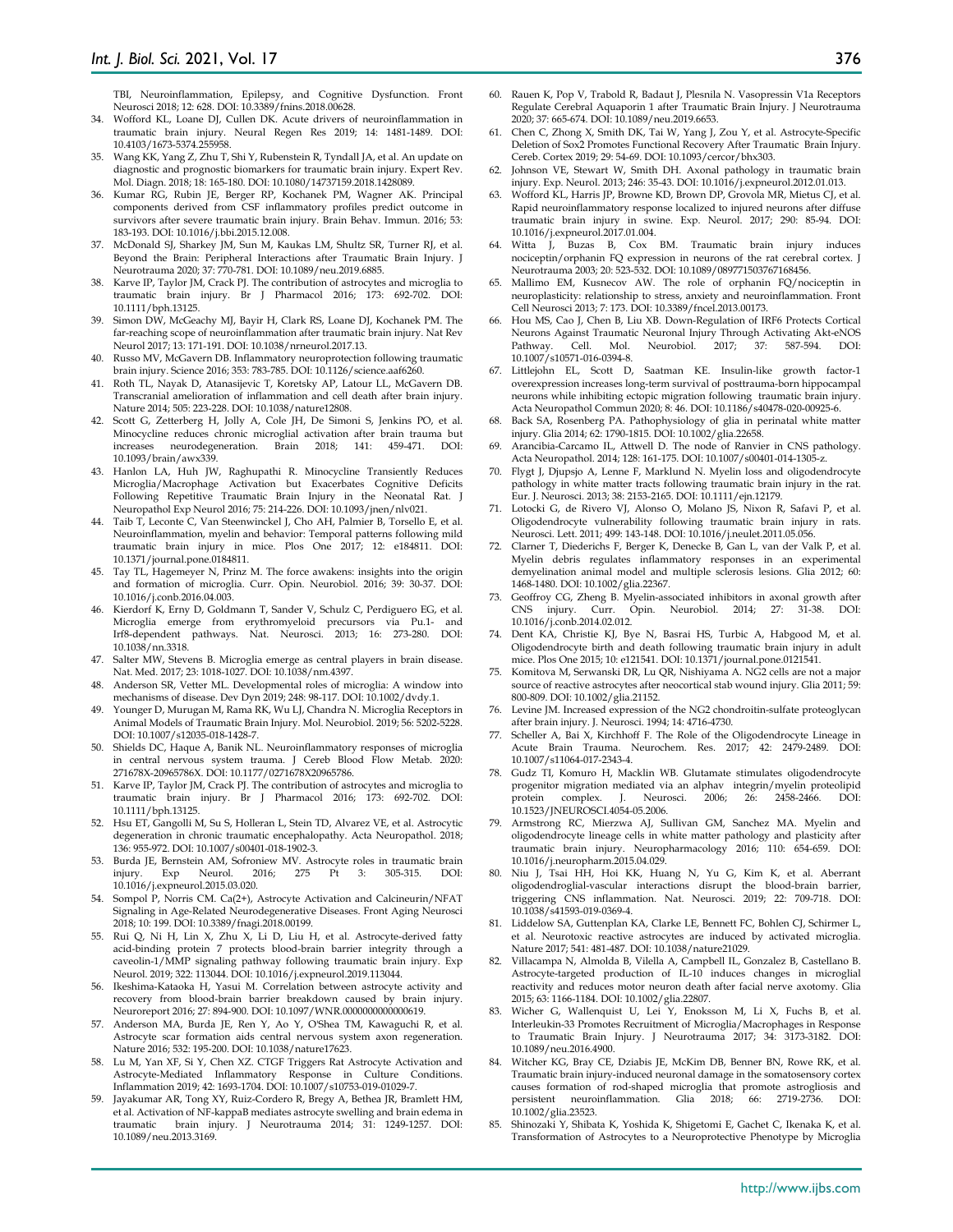via P2Y1 Receptor Downregulation. Cell Rep 2017; 19: 1151-1164. DOI: 10.1016/j.celrep.2017.04.047.

- 86. Huang C, Sakry D, Menzel L, Dangel L, Sebastiani A, Kramer T, et al. Lack of NG2 exacerbates neurological outcome and modulates glial responses after traumatic brain injury. Glia 2016; 64: 507-523. DOI: 10.1002/glia.22944.
- 87. Lin C, Li N, Chang H, Shen Y, Li Z, Wei W, et al. Dual effects of thyroid hormone on neurons and neurogenesis in traumatic brain injury. Cell Death Dis 2020; 11: 671. DOI: 10.1038/s41419-020-02836-9.
- 88. Vogel A, Upadhya R, Shetty AK. Neural stem cell derived extracellular vesicles: Attributes and prospects for treating neurodegenerative disorders. Ebiomedicine 2018; 38: 273-282. DOI: 10.1016/j.ebiom.2018.11.026.
- 89. Xiong Y, Mahmood A, Chopp M. Emerging potential of exosomes for treatment of traumatic brain injury. Neural Regen Res 2017; 12: 19-22. DOI: 10.4103/1673-5374.198966.
- Yin Z, Han Z, Hu T, Zhang S, Ge X, Huang S, et al. Neuron-derived exosomes with high miR-21-5p expression promoted polarization of M1 microglia in culture. Brain Behav. Immun. 2020; 83: 270-282. DOI: 10.1016/j.bbi.2019.11.004.
- 91. Prada I, Gabrielli M, Turola E, Iorio A, D'Arrigo G, Parolisi R, et al. Glia-to-neuron transfer of miRNAs via extracellular vesicles: a new mechanism underlying inflammation-induced synaptic alterations. Acta Neuropathol. 2018; 135: 529-550. DOI: 10.1007/s00401-017-1803-x.
- 92. Antonucci F, Turola E, Riganti L, Caleo M, Gabrielli M, Perrotta C, et al. Microvesicles released from microglia stimulate synaptic activity via enhanced sphingolipid metabolism. Embo J. 2012; 31: 1231-1240. DOI: 10.1038/emboj.2011.489.
- 93. Hou BR, Jiang C, Wang ZN, Ren HJ. Exosome-mediated crosstalk between microglia and neural stem cells in the repair of brain injury. Neural Regen Res 2020; 15: 1023-1024. DOI: 10.4103/1673-5374.270302.
- 94. Li G, Xiao L, Qin H, Zhuang Q, Zhang W, Liu L, et al. Exosomes-carried microRNA-26b-5p regulates microglia M1 polarization after cerebral ischemia/reperfusion. Cell Cycle 2020; 19: 1022-1035. DOI: 10.1080/15384101.2020.1743912.
- 95. Long X, Yao X, Jiang Q, Yang Y, He X, Tian W, et al. Astrocyte-derived exosomes enriched with miR-873a-5p inhibit neuroinflammation via microglia phenotype modulation after traumatic brain injury. J Neuroinflammation 2020; 17: 89. DOI: 10.1186/s12974-020-01761-0.
- 96. Yang Y, Ye Y, Kong C, Su X, Zhang X, Bai W, et al. MiR-124 Enriched Exosomes Promoted the M2 Polarization of Microglia and Enhanced Hippocampus Neurogenesis After Traumatic Brain Injury by Inhibiting TLR4 Pathway. Neurochem. Res. 2019; 44: 811-828. DOI: 10.1007/s11064-018-02714-z.
- 97. Jiang M, Wang H, Jin M, Yang X, Ji H, Jiang Y, et al. Exosomes from MiR-30d-5p-ADSCs Reverse Acute Ischemic Stroke-Induced, Autophagy-Mediated Brain Injury by Promoting M2 Microglial/Macrophage Polarization. Cell. Physiol. Biochem. 2018; 47: 864-878. DOI: 10.1159/000490078.
- Kumar A, Stoica BA, Loane DJ, Yang M, Abulwerdi G, Khan N, et al. Microglial-derived microparticles mediate neuroinflammation after traumatic<br>brain injury. J Neuroinflammation 2017; 14: 47. DOI:  $N$ euroinflammation 10.1186/s12974-017-0819-4.
- 99. Chen W, Zheng P, Hong T, Wang Y, Liu N, He B, et al. Astrocytes-derived exosomes induce neuronal recovery after traumatic brain injury via delivering gap junction alpha 1-20 k. J Tissue Eng Regen Med 2020; 14: 412-423. DOI: 10.1002/term.3002.
- 100. Peruzzotti-Jametti L, Bernstock JD, Vicario N, Costa A, Kwok CK, Leonardi T, et al. Macrophage-Derived Extracellular Succinate Licenses Neural Stem Cells to Suppress Chronic Neuroinflammation. Cell Stem Cell 2018; 22: 355-368. DOI: 10.1016/j.stem.2018.01.020.
- 101. Cossetti C, Iraci N, Mercer TR, Leonardi T, Alpi E, Drago D, et al. Extracellular vesicles from neural stem cells transfer IFN-gamma via Ifngr1 to activate Stat1 signaling in target cells. Mol. Cell 2014; 56: 193-204. DOI: 10.1016/j.molcel.2014.08.020.
- 102. De Feo D, Merlini A, Brambilla E, Ottoboni L, Laterza C, Menon R, et al. Neural precursor cell-secreted TGF-beta2 redirects inflammatory monocyte-derived cells in CNS autoimmunity. J. Clin. Invest. 2017; 127: 3937-3953. DOI: 10.1172/JCI92387.
- 103. Shear DA, Tate MC, Archer DR, Hoffman SW, Hulce VD, Laplaca MC, et al. Neural progenitor cell transplants promote long-term functional recovery after traumatic brain injury. Brain Res. 2004; 1026: 11-22. DOI: 10.1016/j.brainres.2004.07.087.
- 104. Thelin EP, Hall CE, Gupta K, Carpenter K, Chandran S, Hutchinson PJ, et al. Elucidating Pro-Inflammatory Cytokine Responses after Traumatic Brain Injury in a Human Stem Cell Model. J Neurotrauma 2018; 35: 341-352. DOI: 10.1089/neu.2017.5155.
- 105. Koutsoudaki PN, Papastefanaki F, Stamatakis A, Kouroupi G, Xingi E, Stylianopoulou F, et al. Neural stem/progenitor cells differentiate into oligodendrocytes, reduce inflammation, and ameliorate learning deficits after transplantation in a mouse model of traumatic brain injury. Glia 2016; 64: 763-779. DOI: 10.1002/glia.22959.
- 106. Bohrer C, Pfurr S, Mammadzada K, Schildge S, Plappert L, Hils M, et al. The balance of Id3 and E47 determines neural stem/precursor cell differentiation into astrocytes. Embo J. 2015; 34: 2804-2819. DOI: 10.15252/embj.201591118.
- 107. Dai Y, Sun F, Zhu H, Liu Q, Xu X, Gong P, et al. Effects and Mechanism of Action of Neonatal Versus Adult Astrocytes on Neural Stem Cell Proliferation

After Traumatic Brain Injury. Stem Cells 2019; 37: 1344-1356. DOI: 10.1002/stem.3060.

- 108. Mecha M, Yanguas-Casas N, Feliu A, Mestre L, Carrillo-Salinas FJ, Riecken K, et al. Involvement of Wnt7a in the role of M2c microglia in neural stem cell oligodendrogenesis. J Neuroinflammation 2020; 17: 88. DOI: 10.1186/s12974-020-01734-3.
- 109. Bennett LB, Cai J, Enikolopov G, Iacovitti L. Heterotopically transplanted CVO neural stem cells generate neurons and migrate with SVZ cells in the adult mouse brain. Neurosci. Lett. 2010; 475: 1-6. DOI: 10.1016/j.neulet.2010.03.019.
- 110. Bennett L, Yang M, Enikolopov G, Iacovitti L. Circumventricular organs: a novel site of neural stem cells in the adult brain. Mol. Cell. Neurosci. 2009; 41: 337-347. DOI: 10.1016/j.mcn.2009.04.007.
- 111. Falnikar A, Stratton J, Lin R, Andrews CE, Tyburski A, Trovillion VA, et al. Differential Response in Novel Stem Cell Niches of the Brain after Cervical Spinal Cord Injury and Traumatic Brain Injury. J Neurotrauma 2018; 35: 2195-2207. DOI: 10.1089/neu.2017.5497.
- 112. Giannoni P, Claeysen S, Noe F, Marchi N. Peripheral Routes to Neurodegeneration: Passing Through the Blood-Brain Barrier. Front Aging Neurosci 2020; 12: 3. DOI: 10.3389/fnagi.2020.00003.
- 113. Kim SY, Senatorov VJ, Morrissey CS, Lippmann K, Vazquez O, Milikovsky DZ, et al. TGFbeta signaling is associated with changes in inflammatory gene expression and perineuronal net degradation around inhibitory neurons following various neurological insults. Sci Rep 2017; 7: 7711. DOI: 10.1038/s41598-017-07394-3.
- 114. Jiang R, Liu Q, Zhu H, Dai Y, Yao J, Liu Y, et al. The expression of TRIAD1 and DISC1 after traumatic brain injury and its influence on NSCs. Stem Cell Res Ther 2018; 9: 297. DOI: 10.1186/s13287-018-1024-9.
- 115. Kyritsis N, Kizil C, Zocher S, Kroehne V, Kaslin J, Freudenreich D, et al. Acute inflammation initiates the regenerative response in the adult zebrafish brain. Science 2012; 338: 1353-1356. DOI: 10.1126/science.1228773.
- 116. Kizil C, Kyritsis N, Dudczig S, Kroehne V, Freudenreich D, Kaslin J, et al. Regenerative neurogenesis from neural progenitor cells requires injury-induced expression of Gata3. Dev. Cell 2012; 23: 1230-1237. DOI: 10.1016/j.devcel.2012.10.014.
- 117. Ye Y, Xu H, Zhang X, Li Z, Jia Y, He X, et al. Association between toll-like receptor 4 expression and neural stem cell proliferation in the hippocampus following traumatic brain injury in mice. Int. J. Mol. Sci. 2014; 15: 12651-12664. DOI: 10.3390/ijms150712651.
- 118. Chan E, Krishnansamy S, Wong C, Gan SY. The NLRP3 inflammasome is involved in the neuroprotective mechanism of neural stem cells against microglia-mediated toxicity in SH-SY5Y cells via the attenuation of tau hyperphosphorylation and amyloidogenesis. Neurotoxicology 2019; 70: 91-98. DOI: 10.1016/j.neuro.2018.11.001.
- 119. Gao J, Grill RJ, Dunn TJ, Bedi S, Labastida JA, Hetz RA, et al. Human Neural Stem Cell Transplantation-Mediated Alteration of Microglial/Macrophage Phenotypes after Traumatic Brain Injury. Cell Transplant. 2016; 25: 1863-1877. DOI: 10.3727/096368916X691150.
- 120. Rong Y, Liu W, Lv C, Wang J, Luo Y, Jiang D, et al. Neural stem cell small extracellular vesicle-based delivery of 14-3-3t reduces apoptosis and neuroinflammation following traumatic spinal cord injury by enhancing autophagy by targeting Beclin-1. Aging (Albany NY) 2019; 11: 7723-7745. DOI: 10.18632/aging.102283.
- 121. Jiang H, Wang Y, Liang X, Xing X, Xu X, Zhou C. Toll-Like Receptor 4 Knockdown Attenuates Brain Damage and Neuroinflammation After Traumatic Brain Injury via Inhibiting Neuronal Autophagy and Astrocyte Neurobiol. 2018; 38: 1009-1019. DOI: 10.1007/s10571-017-0570-5.
- 122. Lagraoui M, Sukumar G, Latoche JR, Maynard SK, Dalgard CL, Schaefer BC. Salsalate treatment following traumatic brain injury reduces inflammation and promotes a neuroprotective and neurogenic transcriptional response with concomitant functional recovery. Brain Behav. Immun. 2017; 61: 96-109. DOI: 10.1016/j.bbi.2016.12.005.
- 123. Yi HJ, Lee JE, Lee DH, Kim YI, Cho CB, Kim IS, et al. The role of NLRP3 in traumatic brain injury and its regulation by pioglitazone. J Neurosurg. 2019: 1-9. DOI: 10.3171/2019.6.JNS1954.
- 124. Joy MT, Ben AE, Shabashov-Stone D, Liraz-Zaltsman S, Mazzitelli J, Arenas M, et al. CCR5 Is a Therapeutic Target for Recovery after Stroke and Traumatic Brain Injury. Cell 2019; 176: 1143-1157. DOI: 10.1016/j.cell.2019.01.044.
- 125. Dong W, Sun Y, Cheng H, Yang B, Wang L, Jiang Z, et al. Dynamic cell type-specific expression of Nrf2 after traumatic brain injury in mice. Eur. J. Neurosci. 2019; 50: 1981-1993. DOI: 10.1111/ejn.14399.
- 126. Haber M, James J, Kim J, Sangobowale M, Irizarry R, Ho J, et al. Minocycline plus N-acteylcysteine induces remyelination, synergistically protects oligodendrocytes and modifies neuroinflammation in a rat model of mild traumatic brain injury. J Cereb Blood Flow Metab 2018; 38: 1312-1326. DOI: 10.1177/0271678X17718106.
- 127. Haber M, Abdel BS, Grin'Kina NM, Irizarry R, Ershova A, Orsi S, et al. Minocycline plus N-acetylcysteine synergize to modulate inflammation and prevent cognitive and memory deficits in a rat model of mild traumatic brain injury. Exp. Neurol. 2013; 249: 169-177. DOI: 10.1016/j.expneurol.2013.09.002.
- 128. Chen G, Gao C, Yan Y, Wang T, Luo C, Zhang M, et al. Inhibiting ER Stress Weakens Neuronal Pyroptosis in a Mouse Acute Hemorrhagic Stroke Model. Mol. Neurobiol. 2020; 57: 5324-5335. DOI: 10.1007/s12035-020-02097-9.
- 129. Wang P, Zhao M, Chen Z, Wu G, Fujino M, Zhang C, et al. Hydrogen Gas Attenuates Hypoxic-Ischemic Brain Injury via Regulation of the